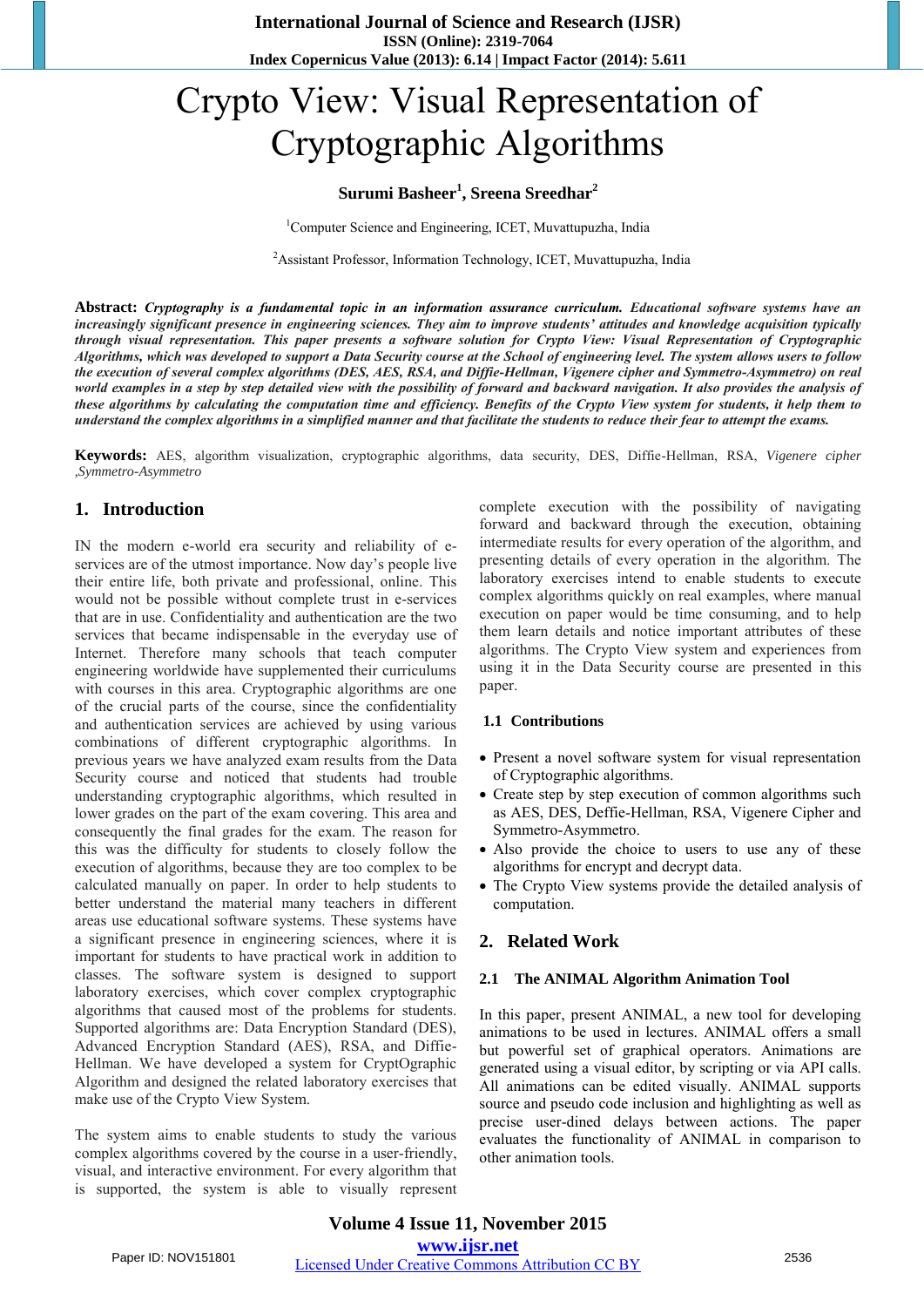In order to improve the quality of teaching, many educators have become interested in using animations in their courses. This is especially true for dynamic behaviour that is often hard to explain using slides or blackboards. In computer science education, the main focus of animation tools available for this purpose is the animation of algorithms and data structures. ANIMAL avoids many of the shortcomings of other animation tools. It offers a set of powerful features to create, modify and display animations in a simple manner without being limited to specific topics. Due to its flexibility, usage is not limited to these areas. Animal's visual editor can easily be used by laypersons to generate and edit animations.

#### **2.2 The Design and Use of Interactive Visualization Applets for Teaching Ciphers**

Cryptography is a fundamental topic in an information assurance curriculum. Students should understand the basic concepts and weaknesses of both historical and current cipher algorithms. Visualization tools can help students understand these concepts, both in the classroom and as outof-class exercises. This paper describes a set of such tools designed for a Cryptography Course at the United States Air Force Academy. The design goals, implementation details, and classroom experiences are addressed. As a result of this emphasis on security education, a greater number of courses And programs are being offered at the undergraduate level in security-related topics such as cryptography, information security, network security, and information warfare. These courses have benefited from an increasing number of textbooks, curriculum development, and student competitions such as the Cyber Defence Exercise. These educational resources provide a solid foundation for developing a series of courses in information assurance education. The cipher visualization tools described in this paper are part of a suite of visualization tools for security education being developed at the Air Force Academy known as VISE (Visualization for Information Security Education). The purpose of VISE is to provide a set of education visualizations for teaching undergraduate information security classes. The tools cover common security topics such as cryptography.

#### **2.3 Active Learning in the Security Classroom**

Information assurance is a critical topic in undergraduate education and has received a lot of attention in recent literature. At the United States Air Force Academy, the paper has taught multiple security courses for several years and has tried different approaches to make the material interesting and meaningful to the students. One approach that has proven effective is the application of active learning techniques. Now developed interactive visualization tools for in-class use, designed hands on laboratories, created an interschool assessment competition, and employed active learning activities in the classroom. All of these techniques are designed to engage the student in the learning process;

to develop a deeper understanding of security concepts; and to act as a motivational tool. The paper will describe the different tools and techniques used and how they into an active learning approach. And present experience with using the tools, their effectiveness, and student reactions. Many educators advocate active learning techniques as contrasted

to traditional lecture-based teaching in which the primary student role in the classroom is passive listening. Ideally active learning techniques supplement rather than replace lecturing.

#### **2.4 A Meta-Study of Algorithm Visualization Effectiveness**

Algorithm visualization (AV) technology graphically illustrates how algorithms work. Despite the intuitive appeal of the technology, it has failed to catch on in mainstream computer science education. Some have attributed this failure to the mixed results of experimental studies designed to substantiate AV technologies educational effectiveness. However, while several integrative reviews of AV technology have appeared, none has focused specially on the software's electiveness by analyzing this body of experimental studies as a whole. In order to better understand the effectiveness of AV technology, We present a systematic meta-study of 24 experimental studies. The paper pursue two separate analyses: an analysis of independent variables, in which we tie each study to a particular guiding learning theory in an attempt to determine which guiding theory has had the most predictive success; and an analysis of dependent variables, which enables us to determine which measurement techniques have been most sensitive to the learning benefits of AV technology.

In this article, presented an integrative review of empirical studies of algorithm visualization effectiveness, in order to uncover trends in the research that might help us better understand how and why AV technologies effective.

# **3. Key Crypto View Design issues**

Crypto View system is designed to be at the responding level of engagement, which means that students are answering questions concerning the visualization presented by the system. Previously our students were at the no viewing engagement level, since no visualization tool was used. In order to have high interactivity, the Crypto View system was designed to enable students to control the execution of algorithms forward and backward, it allows them to configure the algorithm parameters before starting an execution, and it makes it possible for them to follow the result of every operation in any time. Abstractions used to present concepts are quite intuitive and thus easy to understand. The Crypto system include AES, DES, RSA, Diffie-helman,Vigenere cipher, Symmetro-Asymmetro Algorithms.

#### **3.1 AES and DES Implementation**

DES and AES are both symmetric block algorithms that Operate with data in several iterations before producing ciphertext. The DES algorithm consists of the initial permutation, 16 identical iterations, 32-bit swap and inverse of the initial permutation. Each iteration in the DES algorithm starts by the expansion permutation which permutes and extends the right 32 bits to 48 bits in order to match the size of a round key. This expanded value is XORed with the round key for that iteration and the result is reduced to 32 bits using the substitution. After the

# **Volume 4 Issue 11, November 2015 www.ijsr.net**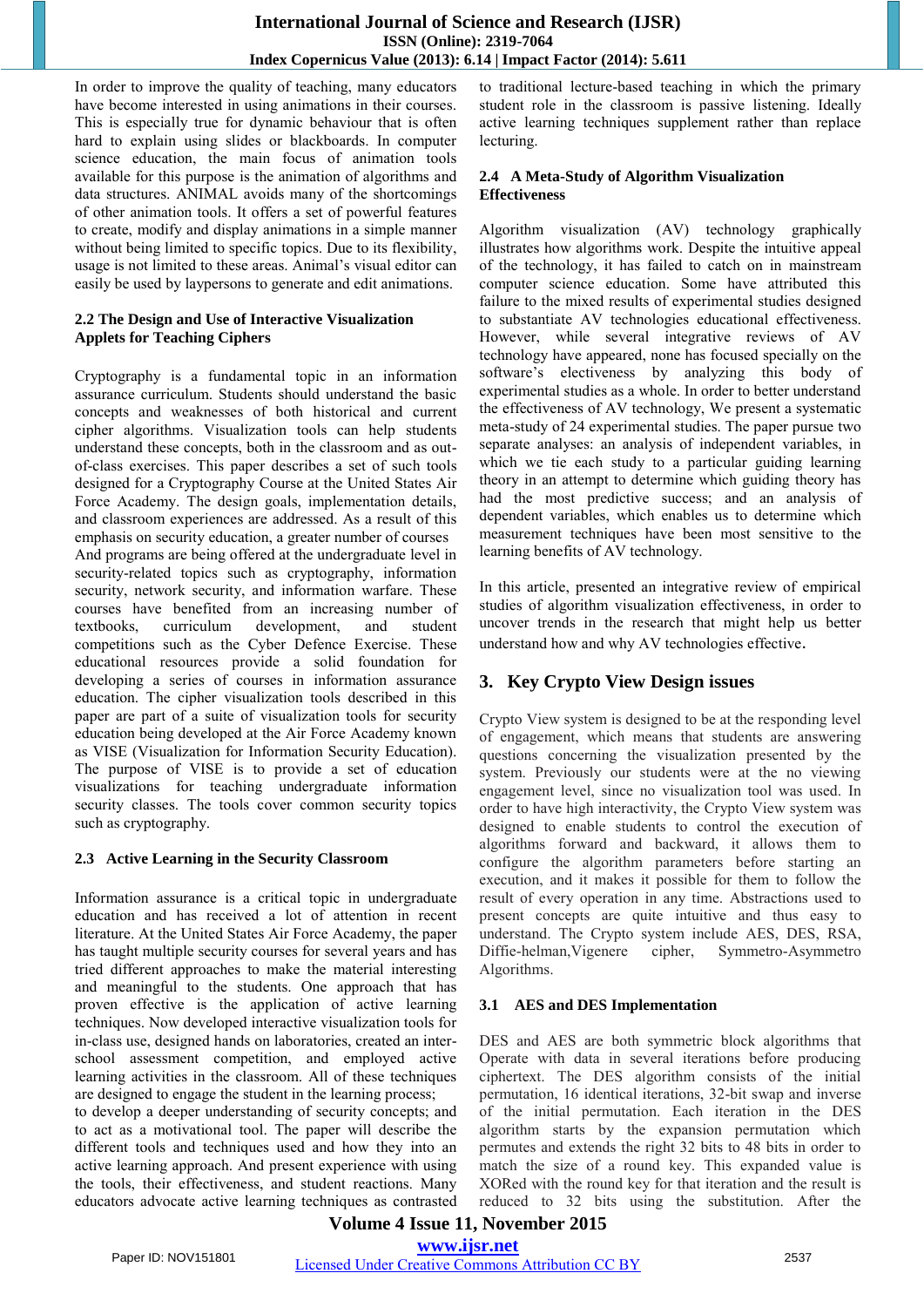#### **International Journal of Science and Research (IJSR) ISSN (Online): 2319-7064 Index Copernicus Value (2013): 6.14 | Impact Factor (2014): 5.611**

substitution, the value is permuted once again, this time without the changes in the size, and XORed with the left 32 bits in order to make the right 32 bits for the next iteration. The left 32 bits for the next iteration are the right 32 bits from the current iteration. The iteration key creation includes an initial permutation of the original key and a left circular shift and a permutation in each iteration to create a 48-bit iteration key.

The AES algorithm consists of the initial XOR with the original key, nine identical iterations and the incomplete final iteration. Each iteration in the AES algorithm starts with the substitute bytes operation, which substitutes each byte of the state with a byte determined by a specially designed substitution matrix. The iteration continues with the shift rows operation, which performs a byte circular left shift on each row of the state matrix. The mix columns operation is next for all iterations except the last one, which does not have this operation. The mix columns operation makes that each byte in a column is calculated based on all four bytes in that column. Each iteration finishes with a simple XOR of the state matrix with the iteration key. Iteration keys are created by using the expansion function on the original key.

#### **3.2 Diffie-Hellman and RSA Implimentation**

Diffie-Hellman and RSA are both asymmetric public key cryptography algorithms. The key difference between them is that Diffie-Hellman can be used only for key exchange between two users, while RSA can be used for encryption and decryption of data. Even though these algorithms are not the same it was still possible to create a uniform visual representation for them. The Diffie-Hellman algorithm enables two users to securely exchange a secret value. First, global public elements must be defined (prime number q and its primitive root a). Then each user selects a private value X which is less than q, and calculates a public value Y as aX mod q, using the previously selected private value. Public values are then exchanged by the users. At the end, each user calculates a common secret value by himself using the formula K  $\frac{1}{4}$  Y X mod q, where X is his private value and Y is the public value obtained from the other user.

The RSA algorithm starts with the key generation process. At the beginning of this process two large prime numbers (p,q) are selected and multiplied to form n. Next, the Euler's totient function for n  $(\phi(n))$  is calculated. Then integer e is selected and it must fulfil the following conditions:  $gcd(\phi(n), e)=1$ and  $1 \le e \le \phi(n)$ . After that integer d is calculated based on a formula d = $e^{-1}$ mod( $\phi(n)$ ). Finally, the public key is created as  $\{e, n\}$  and the private key is created as  $\{d, n\}$ . Encryption of a message M, which must be less than n, is done using public key and formula  $M<sup>e</sup>$  mod n. Decryption of a message C, which must be less than n is done using private key and formula  $C<sup>d</sup>$  mod n.

#### **3.3VigenerecipherandSymmetro-Asymmetro implementation**

In our work The Vigenère cipher is a method of encrypting alphabetic text by using a series of different Caesar ciphers based on the letters of a keyword. It is a simple form of polyalphabetic substitution. The Vigenère cipher has been reinvented many times. The method was originally described by Giovan Battista Bellaso in his 1553 book La cifra del. Sig. Giovan Battista Bellaso; however, the scheme was later misattributed to Blaise de Vigenère in the 19th century, and is now widely known as the "Vigenère cipher".

Symmetric encryption uses a secret key value to encrypt and decrypt the data. Both the sender and receiver need the same key in order to encrypt or decrypt. There are two types of symmetric algorithms, stream algorithms and block algorithms. The stream algorithms work on one bit or byte at a time, whereas the block algorithms work on larger blocks of data (typically 64 bits). The drawback to this type of system is that if the key is discovered, all messages can be decrypted.

Asymmetric encryption uses a separate key for encryption and decryption. The decryption key is very hard to derive from the encryption key. The encryption key is public so that anyone can encrypt a message. However, the decryption key is private, so that only the receiver is able to decrypt the message. It is common to set up "key-pairs" within a network so that each user has a public and private key. The public key is made available to everyone so that they can send messages, but the private key is only made available to the person it belongs to.

If we want the benefits of both types of encryption algorithms, the general idea is to create a random symmetric key to encrypt the data, and then encrypt that key asymmetrically. Once the key is asymmetrically encrypted, we add it to the encrypted message. The receiver gets the key, decrypts it with their private key, and uses it to decrypt the message.

# **4. Conclusion**

In this paper we have described the novel Crypto View system for visual representation of the cryptographic algorithms. The software system is designed to support the complex cryptography algorithms like: DES, AES, RSA and Diffie-Hellman, vigenere cipher, Symmetro-Asymmetro Algorithms that are taught in the course. The main goal of the introduction of the Crypto View system in the Data Security course was to help students to better understand the algorithms taught in the course and to help them prepare for the exam. , also the users can securely store their data using any of these algorithms and done an analysis to algorithms by calculating the computation time and efficency.

# **5. Acknowledgment**

The Author would like to thank Sreena Sreedhar Assistant Professor, Department of Information Technology, Ilahia College of Engineering and Technology, Muvattupuzha for her moral and technical support.

# **References**

[1] Tao, J. Ma, J. Mayo, C. K. Shene, and M. Keranen, DESvisual: A visualizationtool for the DES cipher, J.Comput. Sci. Colleges, vol. 27, no. 1, pp. 8189, 2011